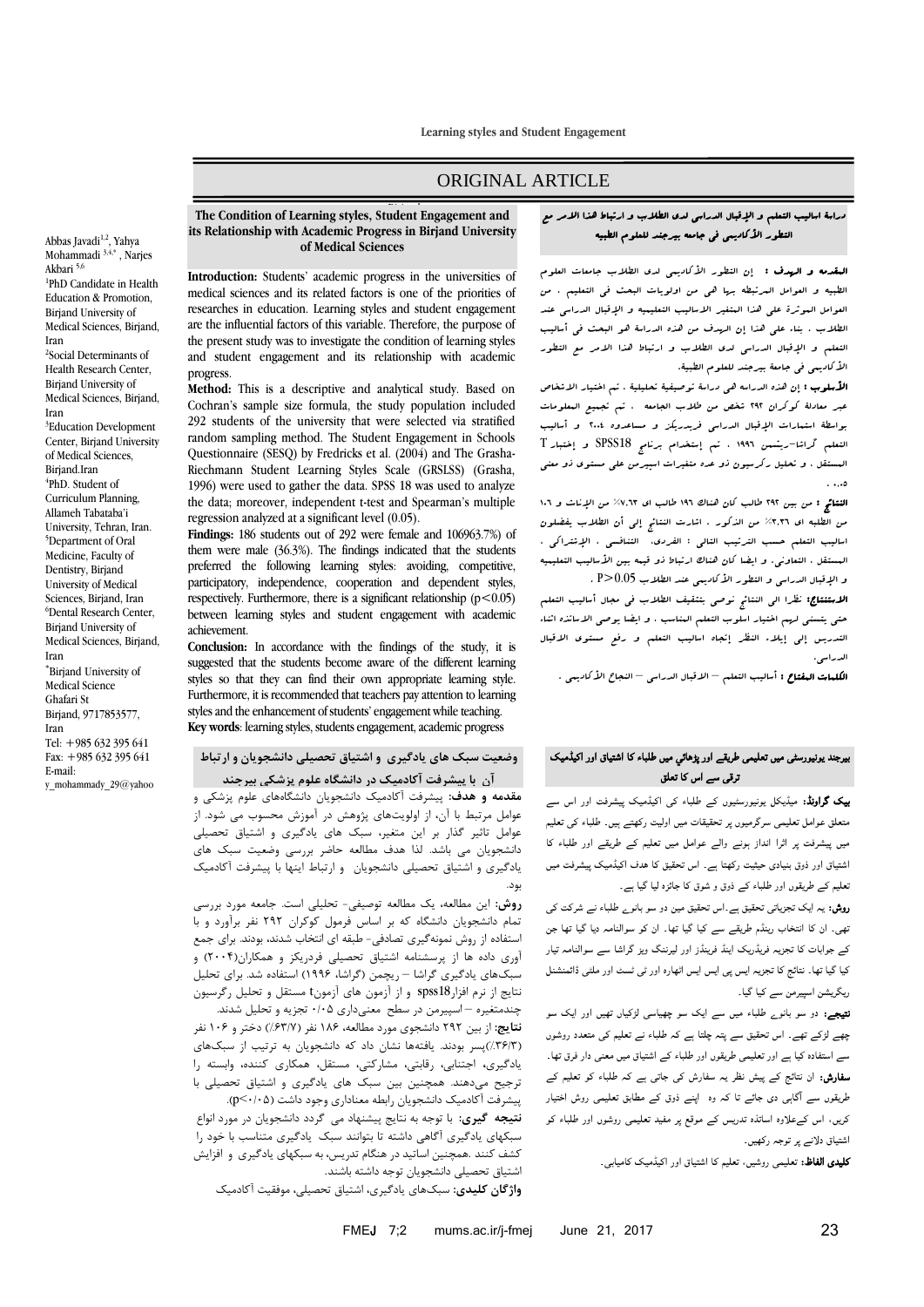### **INTRODUCTION**

The students are the intellectual capital of countries. The most crucial purposes of educational programmers are to investigate special issues of students, academic achievement and provide mental and physical health of students. (1) Accordingly, one of the purposes of the universities is to upgrade the quality of education and academic progress of the students. (2) Ineffective learning and academic progress results in economic losses, frustration, and loss of selfconfidence, humiliation, depression while the talents and capabilities of the individuals do not flourish. (3)

Therefore, academic progress is the main concern of teachers, university authorities and students' families (4). The purpose of education is to make progress in academic domains (5). Analyzing factors that influence academic progress is a multidimensional issue that depends on social, political, cultural, cognitive and emotional development. Many researchers have insisted on the impact of mental and cognitive abilities on academic progress, however, it should be noted that mental abilities are not the only influential factor for academic progress, and other factors such as engagement could be influential (6).

Different factors influence students' academic progress. Learning styles are one of these factors that could have an impact on the process of learning. Learning style is a distinctive and behavioral habit to gain knowledge or feedbacks that could be achieved by study or experience, or it is a method that learners prefer in comparison with other styles (7).

Consequently, learning is the process of receiving and processing data that is not similar in different individuals. Actually, the pace of learning and rate of academic progress is not similar in different learners (8). Therefore, students have different learning styles due to personal traits. Their thinking process is different in accordance with their attempt for learning and they have special learning preferences. These differences influence learning process of the students. In total, the learning features determine the rate of learning among students (9).

It could be stated that all amazing advancement of human being is the result of learning. Teaching responsibility and the upgrade of learning is the main focus of all educational institutes. The validity of an educational system is dependent on the rate learning of the students (10). Another influential factor in the academic progress is student engagement. Engagement is not only a special and transient emotional state. It refers to an emotionalcognitive state that is steady and focuses on a special event, behavior or topic (11).

Consequently, engagement refers to learning and academic progress behaviors (12). This term refers to the efforts made by learners for purposeful educational activities in order to gain satisfying results (13). The concept of engagement offers three dimensions, including behavioral, affective and cognitive (14).

Cognitive engagement includes the application of cognitive and metacognitive strategies in learning. Affective engagement has three elements, including feeling, value and

emotion, it includes the like of educational environment and university activities. Behavioral engagement is the active participation in educational environment with eagerness (15).

Mohammadi and his colleagues (16) stated that the impact of teaching method on students' educational development is adjusted by learning styles. Several studies have been conducted on learning styles, including the study of Kassim (17), in which, the positive impact of learning styles on students' educational development is investigated. Furthermore, the findings of Martin et al. (18) presented that the students who have cognitive and affective engagement in learning are keener on learning and spend enough time to complete their assignments in comparison with the students who have lower levels of cognitive and affective engagement.

In addition, the research of Hejazi and his colleagues (19) indicated that there is a significant relationship between engagement and performance. Furthermore, Abedi (20) showed that academic self-efficacy, academic self-concept, attitude towards learning, and perception of eligibility, selfesteem, self-regulated learning and goal orientation are the most important personal elements associated with student engagement and motivation. Regarding the importance of learning styles and engagement in order to achieve academic success, the current study aimed to investigate the condition of learning styles and student engagement and its relationship with academic progress in Birjand University of Medical Sciences.

#### **METHODS**

This is a descriptive and analytical study. The study population is the students of Birjand University of Medical Sciences. Based on Cochran's sample size formula, the study population included 292 students of the university that were selected via stratified random sampling method. All of the students that had GPA and were studying in the second semester entered the study. The students who did not have the total average were excluded from the study. The Student Engagement in Schools Questionnaire (SESQ) by Fredricks et al. (2004) and The Grasha-Riechmann Student Learning Styles Scale (GRSLSS) (Grasha, 1996) were used to gather the data.

A) The Grasha-Riechmann Student Learning Styles Scale (GRSLSS): The questionnaire had 60 items and six subscale, each scale had ten items. The questions should be answered with self-reporting style and were scored based on a Likert scale  $(1=$  totally disagree and  $5=$  totally agree). The score of the participants was counted for each of them for six different learning styles, including: avoiding, competitive, participatory, independence, cooperation and dependent. The validity of the questionnaire was assessed and confirmed by teachers of medical education and curriculum programmers in ED. The reliability was evaluated by Cronbach's alpha. Alpha coefficients of the scales of learning styles, including independent, dependent, and participatory, competition, cooperation, and avoiding were 0.69, 0.64, 0.80, 0.66, 0.69, and 0.72, respectively, which represents the appropriate reliability of the questionnaire. Furthermore, the reliability was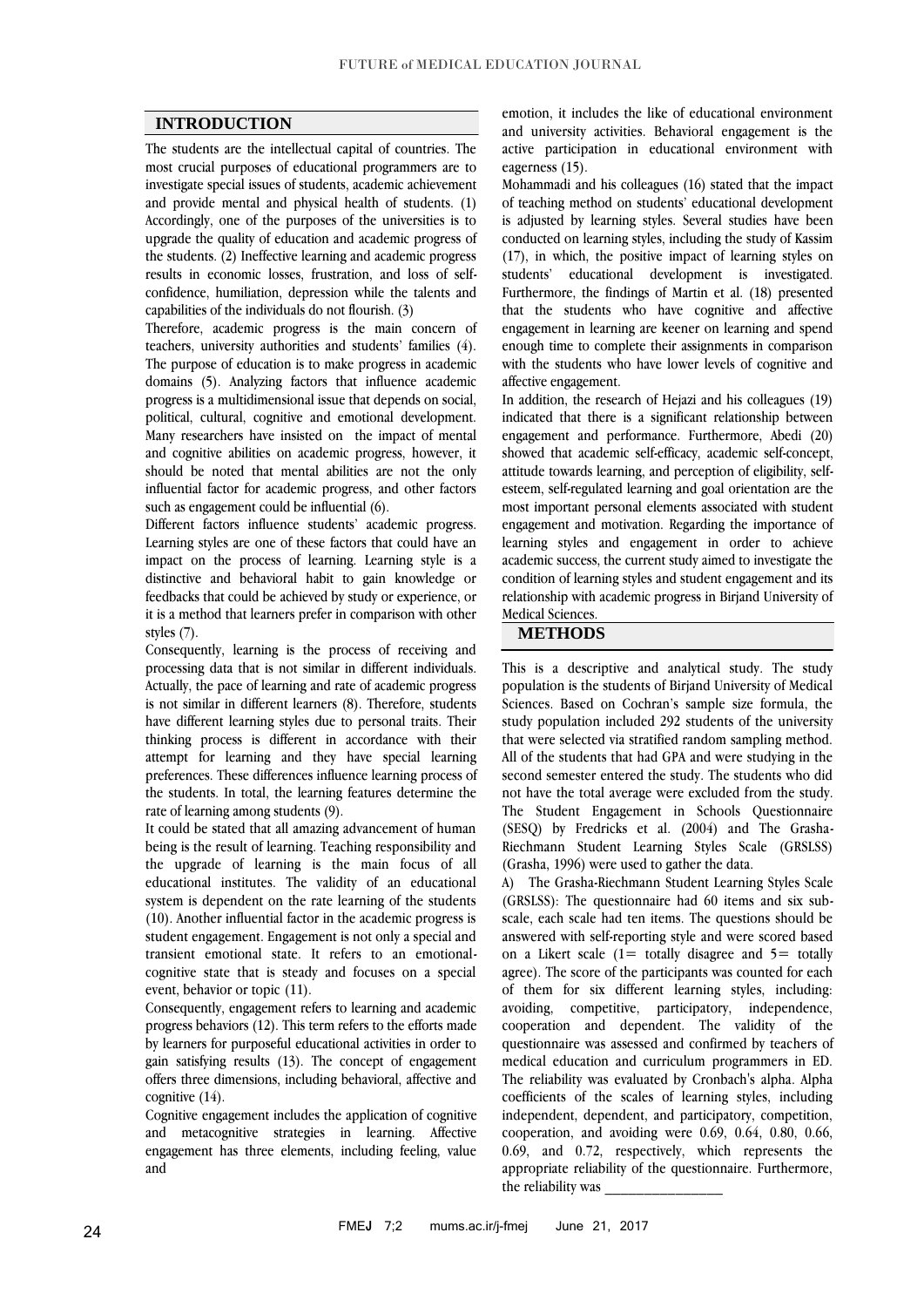evaluated by Cronbach's alpha 78%.

This scale is created by Fredricks and his colleagues (21) and has fifteen items that evaluate three sub-scales, including behavioral, affective, and cognitive engagement. The answer of each item is scored from 1 to 5 that includes "never" to "at all times". The designers of the scale have reported 86% reliability coefficient for this scale. Determining the validity of the questionnaire, content validity was conducted. The questionnaire was distributed among teachers of medical education and curriculum programmers in EDC and they confirmed the validity. Furthermore, the reliability is evaluated by Cronbach's alpha 82%.

| Table 1. Frequency distribution of participants'<br>personal traits |                         |                  |            |  |  |  |
|---------------------------------------------------------------------|-------------------------|------------------|------------|--|--|--|
| variable                                                            | <b>Dimensions</b>       | <b>Frequency</b> | Percentage |  |  |  |
| Gender                                                              | Female                  | 186              | 63.7       |  |  |  |
|                                                                     | Male                    | 106              | 36.3       |  |  |  |
|                                                                     | Associate<br>Degree     | 5                | 1.7        |  |  |  |
| Degree                                                              | ВS                      | 201              | 68.8       |  |  |  |
|                                                                     | <b>MSc</b>              | 7                | 2.4        |  |  |  |
|                                                                     | General<br>practitioner | 79               | 27.1       |  |  |  |
|                                                                     | Nursing                 | 68               | 23.3       |  |  |  |
| School                                                              | Hygiene                 | 60               | 20.5       |  |  |  |
|                                                                     | Paramedical             | 83               | 28.4       |  |  |  |
|                                                                     | Medicine                | 81               | 27.7       |  |  |  |
| <b>Marital Status</b>                                               | single                  | 228              | 78.1       |  |  |  |

| Table 2. Mean and standard deviation of the<br><b>variables</b> |                              |       |  |  |  |  |
|-----------------------------------------------------------------|------------------------------|-------|--|--|--|--|
| Variable                                                        | <b>Standard</b><br>deviation | Mean  |  |  |  |  |
| Engagement                                                      | 7.18                         | 42.50 |  |  |  |  |
| Academic progress                                               | 1.31                         | 16.39 |  |  |  |  |
| Participatory style                                             | 6.82                         | 25.92 |  |  |  |  |
| Competitive style                                               | 5.62                         | 27.00 |  |  |  |  |
| Dependent style                                                 | 4.86                         | 22.07 |  |  |  |  |
| Cooperation style                                               | 5.36                         | 24.25 |  |  |  |  |
| Avoiding style                                                  | 6.22                         | 29.26 |  |  |  |  |
| Independent style                                               | 4.72                         | 25.54 |  |  |  |  |

B) Students' GPA was used to assess their academic progress. Therefore, newly admitted students that did not have GPA were excluded from the study. Before distributing the questionnaires, the participants expressed consent verbally. Then the researcher distributed the questionnaires and declared confidentiality of the results.

SPSS 18 was used to analyze the data; moreover, descriptive statistics (frequency, mean, standard deviation) and independent t-test and Spearman's multiple regression were analyzed at a significant level (0.05).

## **RESULTS**

The total number of the participants was 292. 186 of them were female (63.7%) and 106 were male (36.3%). The age average was  $23.43 \pm 5.4$ . The youngest individual was 18 and the eldest was 32 (table 1 and 2).

The findings indicated that among the learning styles only participatory, avoiding and competitive styles had the qualification to enter regression and could explain engagement. While the other styles did not meet the requirements to enter the equation and were excluded. The correlation coefficient was as follow: 0.486 participatory, 0.563 avoiding, and 0.574 competitive.  $(P > 0.05)$ . (Table 3)

The findings showed that there is significant relationship between participatory and avoiding styles with students' academic progress.  $(p>0.05)$ . (Table 4)

The Lambda value (0.001) confirms significant differences between learning styles of male and female students of the medical sciences university ( $p < 0.05$ ). There was significant difference between male and female students in learning styles, including participatory style  $(F=3.96, p<0.05)$ , avoiding style  $(F=8.56, p<0.05)$  and independent style  $(F=6.25, p<0.05)$ . The mean of participatory style among males and avoiding and independent style among females was more. However, there was no significant difference between male and female students in other styles, including competitive, dependent, and cooperation. In addition, there was no significant difference between males and females in student engagement  $(P>0.05, t=0.481)$ . Moreover, the statistics confirm significant difference between male and female students of the medical sciences university in academic progress ( $p > 0.05$ ). (Table 4)

# **DISCUSSION**

The present study aimed to investigate the condition of learning styles and student engagement and its association with the academic progress of students of Birjand University

**Table 3.the findings of multiple regression test to analyze the relationship between student engagement and aspects of learning styles**

| Approved or<br>rejected | <b>Significance</b><br>level | <b>Beta</b> | The correlation<br>between the two<br>variables | <b>Simple</b><br>correlation | Sample size | Variables     |
|-------------------------|------------------------------|-------------|-------------------------------------------------|------------------------------|-------------|---------------|
| Approved                | 0.000                        | $-0.290$    | 0.236                                           | 0.486                        | 292         | Participatory |
| Approved                | 0.000                        | 0.330       | 0.317                                           | 0.563                        | 292         | avoiding      |
| Approved                | 0.028                        | $-0.133$    | 0.329                                           | 0.574                        | 292         | competitive   |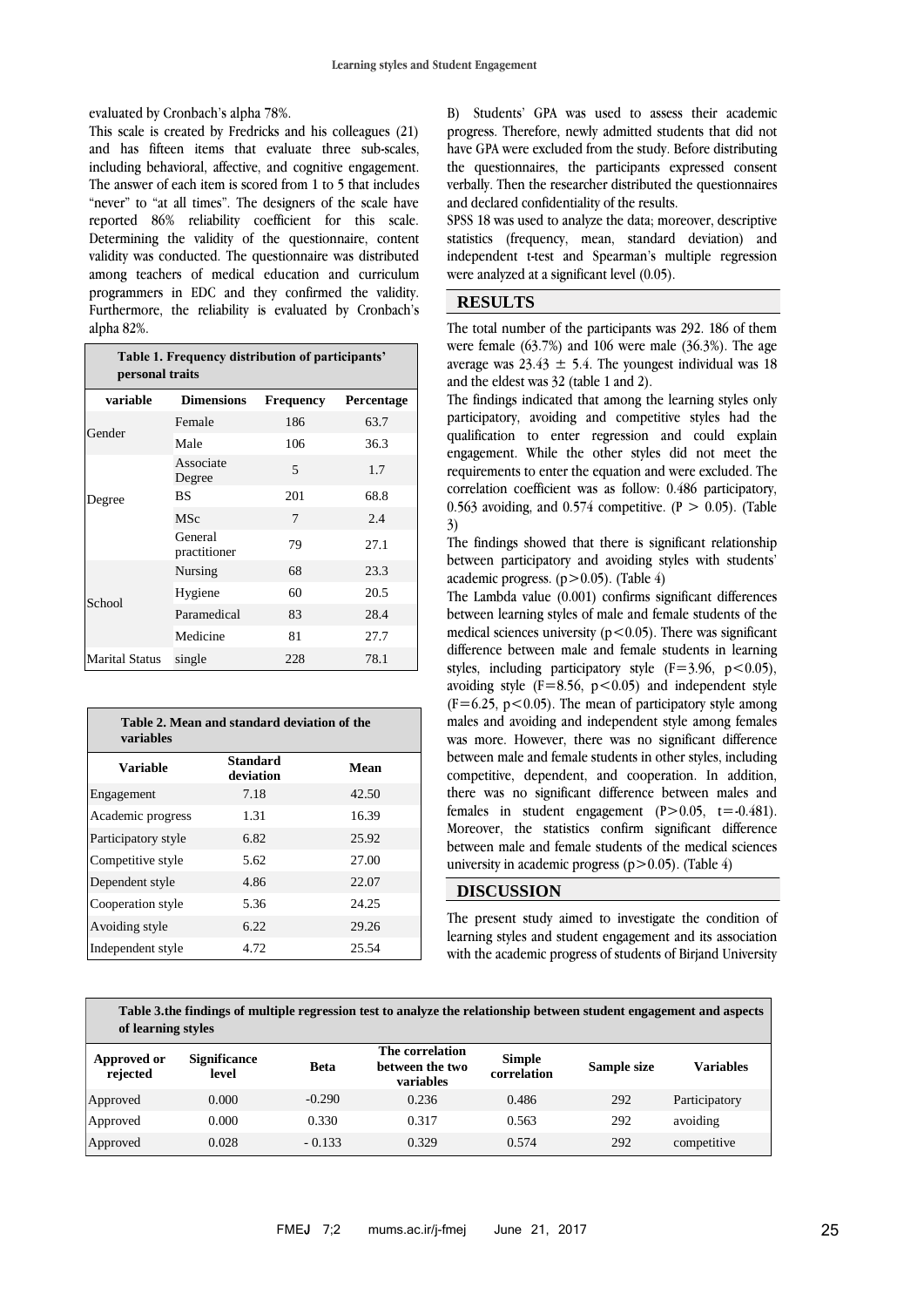### FUTURE of MEDICAL EDUCATION JOURNAL

| progress             |     |             |             |           | Table 4. The findings of Spearman correlation test to analyze the relationship between learning styles and academic |            |             |
|----------------------|-----|-------------|-------------|-----------|---------------------------------------------------------------------------------------------------------------------|------------|-------------|
| variables            |     | cooperation | competitive | dependent | <b>Participatory</b>                                                                                                | avoiding   | independent |
| Academic<br>progress | N   | 292         | 292         | 292       | 292                                                                                                                 | 292        | 292         |
|                      | p   | $-**0.177$  | 0.063       | 0.066     | 0.099                                                                                                               | $-**0.230$ | $-0.050$    |
|                      | sig | 0.002       | $-0.288$    | $-0.259$  | $-0.093$                                                                                                            | 0.000      | 0.397       |
| $**0.01$             |     |             |             |           |                                                                                                                     |            |             |

| Table 5. Independent T-test to compare learning styles, engagement and academic progress among male and<br>female students |        |             |     |                    |       |                              |  |
|----------------------------------------------------------------------------------------------------------------------------|--------|-------------|-----|--------------------|-------|------------------------------|--|
| <b>Variable</b>                                                                                                            | Gender | <b>Mean</b> | DF  | <b>Effect size</b> | T     | <b>Significance</b><br>level |  |
| Participatory                                                                                                              | female | 25.35       | 287 | 0.014              | 3.96  | 0.047                        |  |
|                                                                                                                            | male   | 27.00       |     |                    |       |                              |  |
| competitive                                                                                                                | female | 27.13       | 287 | 0.001              | 0.16  | 0.682                        |  |
|                                                                                                                            | male   | 26.84       |     |                    |       |                              |  |
| Dependent                                                                                                                  | female | 21.74       | 287 | 0.008              | 2.21  | 0.138                        |  |
|                                                                                                                            | male   | 22.63       |     |                    |       |                              |  |
|                                                                                                                            | female | 24.04       |     | 0.004              | 1.08  | 0.299                        |  |
| Cooperation                                                                                                                | male   | 24.72       | 287 |                    |       |                              |  |
|                                                                                                                            | female | 30.11       | 287 | 0.029              | 8.56  | 0.004                        |  |
| avoiding                                                                                                                   | male   | 27.91       |     |                    |       |                              |  |
| independent                                                                                                                | female | 26.05       | 287 | 0.021              | 6.25  | 0.013                        |  |
|                                                                                                                            | male   | 24.62       |     |                    |       |                              |  |
| Engagement                                                                                                                 | female | 42.34       | 287 | 0.481              | 0.631 | 0.357                        |  |
|                                                                                                                            | male   | 42.77       |     |                    |       |                              |  |
| Academic<br>progress                                                                                                       | female | 16.57       |     | 0.05               | 3.05  | 0.002                        |  |
|                                                                                                                            | male   | 16.09       | 287 |                    |       |                              |  |

indicated that students prefer dependent learning style in comparison with independent learning style, and participatory learning style in comparing with avoiding style and competitive learning style in comparison with cooperation learning style. Consequently, in accordance with the research, the preference for participatory learning style indicates that learning is dependent on the presence in the class.

Generally, they are good students in the class and mostly attempted to complete their assignments. These results are consistent with the study of Safari (5) which showed the students' interest for group works and participation in the class. Therefore, the students that use participatory learning style take part in class activities and what occurs in the class is important for them. They are eager to collaborate with students and teachers and value their teachers' opinions highly. It should be noted that participatory skills are very essential for the future life and career. The preference for competitive style shows that the students are interested in competing in the class.

The results of the second question of the research were about students' academic progress. Although the findings presented that the students prefer participatory, avoiding and competitive styles, none of the learning styles could predict the variance of students' academic progress. This result is consistent with the findings of the current study, Mohammadi and his colleagues (16), Kassim (17), Faraj Allahi et al (22) and Eftekhari (23), all of them confirmed the relationship between learning styles and educational success. It seems that avoiding and participatory learning styles have the highest relationship with the students' academic success that should be considered by teachers and authorities and educational centers in order to increase students' success.

Furthermore, the results of the study indicated cooperation, dependent and independent learning styles does not have an impact on students' academic achievement. However, further studies are recommended in this respect. It should be noted that different learning styles should be used to achieve success at the university.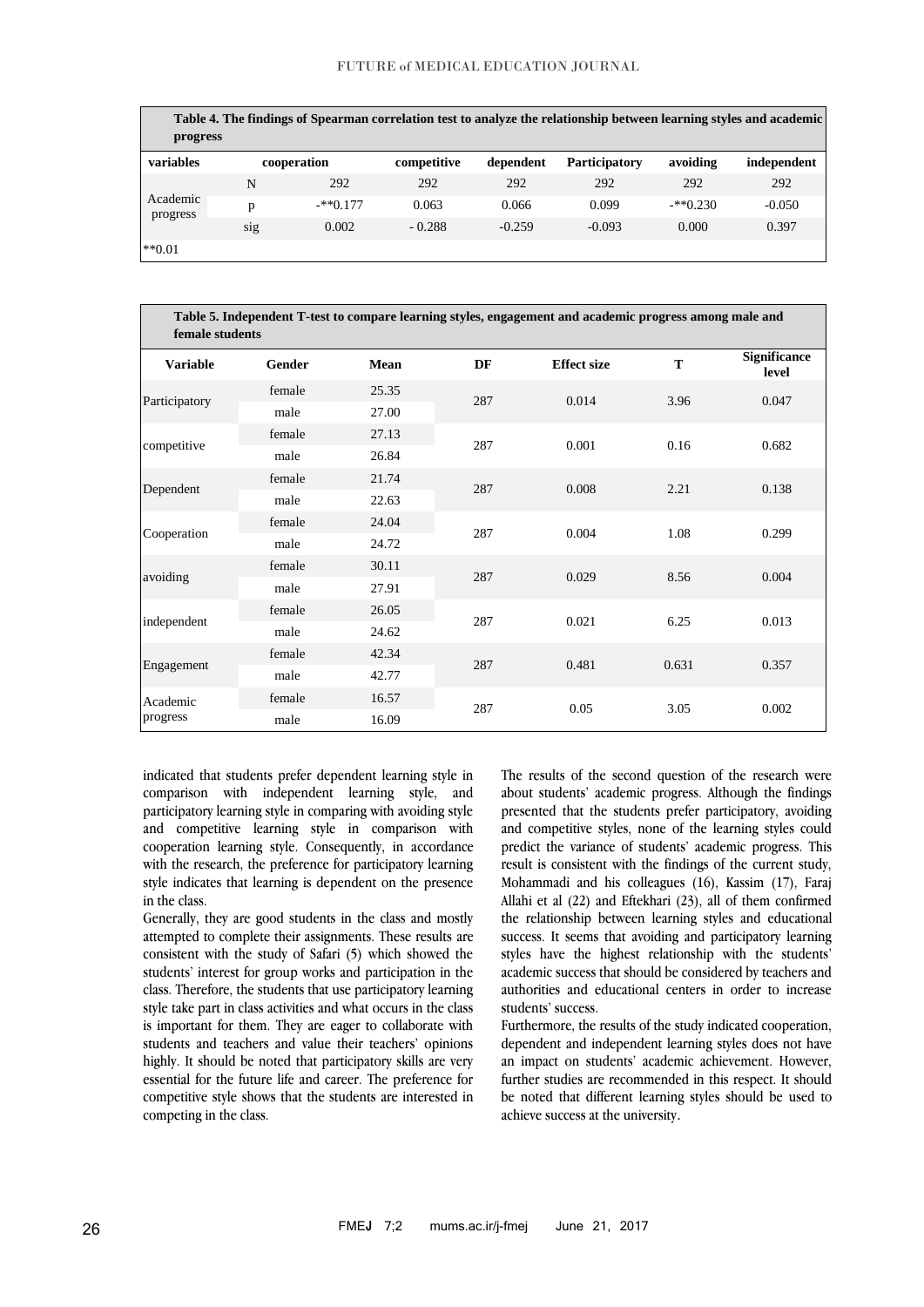The results of the third question of the study presented that there is a significant positive difference between engagement and academic progress of the students. Student engagement is an internal factor that is influenced by four factors: setting (environment and external stimuli), nature (the inner state of the organism), purpose (purpose of behavior), and means (means of achieving the goal). This factor provides sufficient stimuli to complete an assignment successfully, achieve a goal and gain a determined level of qualification.

The eager students show more interest in study and make greater efforts to gain their educational goals. While the students that are less motivated and are not interested in education, make less effort to gain their educational purposes. These results are consistent with Safari (5) and Mohammadi et al (24) that state the students with higher motivation and engagement make better educational development.

It could be concluded that engagement results in better communication with peers, acceptability among peers, social adjustment, and efficiency in problem solving and emotion management. Therefore, the students with less engagement cannot make a good communication with their teachers and classmates that results in negative mental and social consequences and influences their academic progress. Low engagement along with lack of motivation leads to reluctance to learn.

The results of the fourth question of the study indicated that there is a significant difference between learning styles of males and females. The male students are more interested in

avoiding style, while the female students prefer dependent, participatory and cooperation styles. These results are consistent with the study of Javadi and his colleagues (25) which studies the differences in male and female learning styles. However, it is not consistent with the study of Mohammadi et al (16) that denied this difference.

### **CONCLUSION**

Consequently, the educational system of the university requires a multidimensional model. There is a significant relationship between student engagement and academic progress. Therefore, it is concluded that if the student engagement and eager to continue study increases, the students will use the learning styles that assist them to become successful.

### **ACKNOWLEDGMENTS**

We highly appreciate the authorities of Birjand University of Medical Sciences, Research Committee and the honorable students that participated in our study.

#### **Ethical approval**

The tests did not have first name and surname.

**Conflict of interest:** There is no conflict of interest between the authors and FMEJ Magazine.

**Financial Resources:** The financial resources was provided by the researcher.

#### **REFERENCES**

1. Hassanzadeh R, Ramezanzadeh S, Ebrahimpur G. Predict relationships between learning styles, cognitive styles and achievement in school books. ICT in education 2014; 4(4): 143-55.

2. Zarei HA, Marandi A. Learn problem<br>solving strategies associated with solving strategies associated with<br>academic achievement. Journal of academic achievement. Journal of educational new ideas 2012; 6(3): 110-28. [In Persian].

3. Khadivzadeh T, Saif AA, Valae N. The relationship of students' study strategies with their personal characteristics and academic background. Iranian journal of medical education 2004; 4(2): 53-61.

4. Raeisoon MR, Mohammadi Y, Abdorazaghnejad M, Sharifzadeh Gh. An investigation of the relationship between self-concept, self-esteem, and academic achievement of students in the nursing midwifery faculty in Qaen. Modern care scientific quarterly journal of Birjand Nursing and Midwifery Faculty 2014; 11(3): 236-42. [In Persian].<br>5 Saif AA Modern

5. Saif AA. Modern educational psychology: psychology of learning and teaching.7<sup>th</sup> ed. Tehran: Doran; 2013. [In Persian].

6. Mohammadi Y, Kazemi S, Hajabadi M, Raisoon MR. The relationship between

academic achievement among students at Birjand University of Medical Sciences during the academic year 2013-2014. Modern care, scientific quarterly of Birjand Nursing and Midwifery Faculty 2015; 11(4): 275-82. [In Persian].<br>7. Archambault L

7. Archambault L, Janosz M, Fallu JS, Paganil S. Student engagement and its relationship with early nigh school dropout. J Adolesc 2009; 23: 651-70.

Zyngier D. Conceptualizing students endangerment. Doing education not doing time. Teach Teacher Educ 2008; 24: 1765- 76.

Sims RR, Sims SJ. The important of learning styles: Understanding the implication for learning, course design and education.2<sup>nd</sup> ed. California: Green Wood; 1995.

10. Javadinia A, Sharifzade G, Abedini M, Khalesi M, Erfaniyan M. Learning Styles of Medical Students in Birjand University of Medical Sciences According to VARK Model. Iranian journal of medical education 2012; 11(6): 584-9. [In Persian].

11. Abbasi M, Dargahi S, Pirani Z, Bonyadi F. Role of procrastination and motivational self-regulation in predicting students' academic engagement. Iranian journal of medical education 2015; 15(23): 160-9. [In Persian].

12. Pintrich PR. An achievement goal theory perspective on issues in motivation terminology, theory, and research. Contemp Educ Psychol 2000; 25(1): 92-104.

13. Abedi A, Me'marian A, Shoushtar M, Golshani Monazzah F. A study of the<br>effectiveness of martin's cognitive effectiveness of martin's behavioral multidimensional interventions on academic achievement and engagement of high school female students in Isfahan City. Educ Psychol 2014; 10(32): 79-93.

14. Archambault I, Janosz M, Fallu JS, Pagani LS. Student engagement and its relationship with early high school dropout. J Adolesc 2009; 32(3): 651-70.

15. Linnenbrink EA, Pintrich PR. Motivation as an enabler for academic success. Sch Psychol Rev 2002; 31(3): 313-27.

16. Mohammadi Y,Kazemi S, Raeisoon MR, Hagiabadi MR. The relationship between physiological learning styles, creativity, and academic achievement among students at Birjand University of Medical Sciences during the academic year 2013-2014. Mod Care J 2014; 11(4): 275-82. 17. Kassim H. The relationship between<br>learning styles, creative thinking learning styles, creative thinking performance and multimedia learning materials. Procedia Soc Behav Sciences 2013; 97: 229-37.